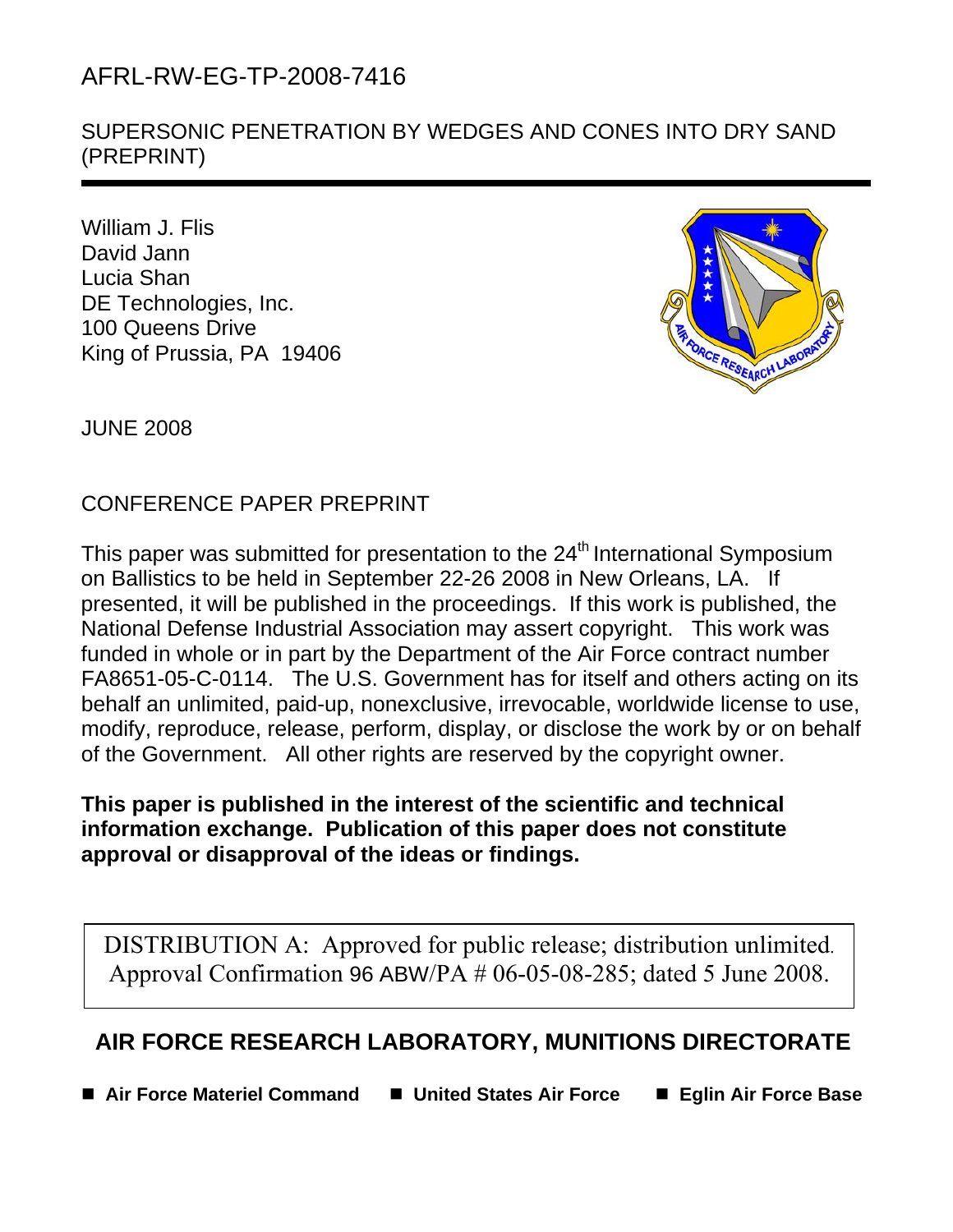| <b>REPORT DOCUMENTATION PAGE</b>                                                                                                                                                                                                                                                                                                                                                                                                                                                                                                                                                                                                                                                                                                     | Form Approved<br>OMB No. 0704-0188 |                                            |                  |                                                         |  |  |  |
|--------------------------------------------------------------------------------------------------------------------------------------------------------------------------------------------------------------------------------------------------------------------------------------------------------------------------------------------------------------------------------------------------------------------------------------------------------------------------------------------------------------------------------------------------------------------------------------------------------------------------------------------------------------------------------------------------------------------------------------|------------------------------------|--------------------------------------------|------------------|---------------------------------------------------------|--|--|--|
| The public reporting burden for this collection of information is estimated to average 1 hour per response, including the time for reviewing instructions, searching existing data sources,<br>gathering and maintaining the data<br>and the manufacture of this collection of the completing and reviewing the conection of miorination. Send comments regarding this burden estimate or any other aspect of this collection<br>The commeter of the surfact of the co<br>PLEASE DO NOT RETURN YOUR FORM TO THE ABOVE ADDRESS.                                                                                                                                                                                                       |                                    |                                            |                  |                                                         |  |  |  |
| 1. REPORT DATE (DD-MM-YYYY)<br>2. REPORT TYPE<br>06-2008<br>CONFERENCE PAPER (PREPRINT)                                                                                                                                                                                                                                                                                                                                                                                                                                                                                                                                                                                                                                              | 3. DATES COVERED (From To)         |                                            |                  |                                                         |  |  |  |
| 4 TITLE AND SUBTITLE                                                                                                                                                                                                                                                                                                                                                                                                                                                                                                                                                                                                                                                                                                                 |                                    |                                            |                  | 5a CONTRACT NUMBER                                      |  |  |  |
| SUPERSONIC PENETRATION BY WEDGES AND CONES INTO DRY<br><b>SAND</b>                                                                                                                                                                                                                                                                                                                                                                                                                                                                                                                                                                                                                                                                   |                                    |                                            |                  | FA8651-05-C-0114                                        |  |  |  |
|                                                                                                                                                                                                                                                                                                                                                                                                                                                                                                                                                                                                                                                                                                                                      |                                    |                                            | 5b. GRANT NUMBER |                                                         |  |  |  |
|                                                                                                                                                                                                                                                                                                                                                                                                                                                                                                                                                                                                                                                                                                                                      |                                    |                                            |                  | N/A                                                     |  |  |  |
|                                                                                                                                                                                                                                                                                                                                                                                                                                                                                                                                                                                                                                                                                                                                      |                                    |                                            |                  | 5c. PROGRAM ELEMENT NUMBER                              |  |  |  |
|                                                                                                                                                                                                                                                                                                                                                                                                                                                                                                                                                                                                                                                                                                                                      |                                    |                                            |                  | 65502F                                                  |  |  |  |
| 6 AUTHOR(S)                                                                                                                                                                                                                                                                                                                                                                                                                                                                                                                                                                                                                                                                                                                          |                                    |                                            |                  | 5d. PROJECT NUMBER                                      |  |  |  |
| William J. Flis                                                                                                                                                                                                                                                                                                                                                                                                                                                                                                                                                                                                                                                                                                                      |                                    |                                            | 3005             |                                                         |  |  |  |
| David Jann                                                                                                                                                                                                                                                                                                                                                                                                                                                                                                                                                                                                                                                                                                                           |                                    |                                            |                  |                                                         |  |  |  |
| Lucia Shan                                                                                                                                                                                                                                                                                                                                                                                                                                                                                                                                                                                                                                                                                                                           |                                    |                                            |                  | <b>5e. TASK NUMBER</b>                                  |  |  |  |
|                                                                                                                                                                                                                                                                                                                                                                                                                                                                                                                                                                                                                                                                                                                                      |                                    |                                            |                  | 45<br><b>5f. WORK UNIT NUMBER</b>                       |  |  |  |
|                                                                                                                                                                                                                                                                                                                                                                                                                                                                                                                                                                                                                                                                                                                                      |                                    |                                            |                  | 43                                                      |  |  |  |
| 7. PERFORMING ORGANIZATION NAME(S) AND ADDRESS(ES)                                                                                                                                                                                                                                                                                                                                                                                                                                                                                                                                                                                                                                                                                   |                                    |                                            |                  | 8. PERFORMING ORGANIZATION                              |  |  |  |
| DE Technologies, Inc.                                                                                                                                                                                                                                                                                                                                                                                                                                                                                                                                                                                                                                                                                                                |                                    |                                            |                  | <b>REPORT NUMBER</b>                                    |  |  |  |
| 100 Queens Drive                                                                                                                                                                                                                                                                                                                                                                                                                                                                                                                                                                                                                                                                                                                     |                                    |                                            |                  | AFRL-RW-EG-TP-2008-7416                                 |  |  |  |
| King of Prussia, PA 19406                                                                                                                                                                                                                                                                                                                                                                                                                                                                                                                                                                                                                                                                                                            |                                    |                                            |                  |                                                         |  |  |  |
| 9. SPONSORING/MONITORING AGENCY NAME(S) AND ADDRESS(ES)                                                                                                                                                                                                                                                                                                                                                                                                                                                                                                                                                                                                                                                                              |                                    |                                            |                  | 10. SPONSOR/MONITOR'S ACRONYM(S)                        |  |  |  |
| Air Force Research Laboratory                                                                                                                                                                                                                                                                                                                                                                                                                                                                                                                                                                                                                                                                                                        |                                    |                                            |                  | AFRL-RW-EG                                              |  |  |  |
| <b>Munitions Directorate</b>                                                                                                                                                                                                                                                                                                                                                                                                                                                                                                                                                                                                                                                                                                         |                                    |                                            |                  |                                                         |  |  |  |
| <b>AFRL/RWAC</b>                                                                                                                                                                                                                                                                                                                                                                                                                                                                                                                                                                                                                                                                                                                     |                                    |                                            |                  | <b>11. SPONSOR/MONITOR'S REPORT</b><br><b>NUMBER(S)</b> |  |  |  |
| Eglin AFB, FL 32542-6810                                                                                                                                                                                                                                                                                                                                                                                                                                                                                                                                                                                                                                                                                                             |                                    |                                            |                  | <b>SAME AS BLOCK 8</b>                                  |  |  |  |
| <b>12. DISTRIBUTION/AVAILABILITY STATEMENT</b>                                                                                                                                                                                                                                                                                                                                                                                                                                                                                                                                                                                                                                                                                       |                                    |                                            |                  |                                                         |  |  |  |
| DISTRIBUTION A: Approved for public release; distribution unlimited.                                                                                                                                                                                                                                                                                                                                                                                                                                                                                                                                                                                                                                                                 |                                    |                                            |                  |                                                         |  |  |  |
| Approval Confirmation 96 ABW/PA # 06-05-08-285; dated 5 June 2008.                                                                                                                                                                                                                                                                                                                                                                                                                                                                                                                                                                                                                                                                   |                                    |                                            |                  |                                                         |  |  |  |
| <b>13. SUPPLEMENTARY NOTES</b>                                                                                                                                                                                                                                                                                                                                                                                                                                                                                                                                                                                                                                                                                                       |                                    |                                            |                  |                                                         |  |  |  |
| <b>CONFERENCE PAPER PREPRINT</b><br>See 'cover page' for pertinent metadata information.                                                                                                                                                                                                                                                                                                                                                                                                                                                                                                                                                                                                                                             |                                    |                                            |                  |                                                         |  |  |  |
| 14 ABSTRACT                                                                                                                                                                                                                                                                                                                                                                                                                                                                                                                                                                                                                                                                                                                          |                                    |                                            |                  |                                                         |  |  |  |
| An analytical model of penetration by non-deforming pointy projectiles into dry sand is proposed. The model<br>postulates that an oblique compaction wave in the sand is attached to the penetrator's tip. Sand is modeled by<br>the P- $\alpha$ porosity model up to full compaction, then is taken as incompressible. The sand's compaction is<br>considered the most important effect; strength and friction are neglected. The model handles wedges, for which<br>a closed-form solution is derived, and cones, which require numerical integration. For a given penetration<br>velocity, the model predicts the shock angle and the pressure on the penetrator surface. Hydrocode<br>computations agree closely with the model. |                                    |                                            |                  |                                                         |  |  |  |
| <b>15. SUBJECT TERMS</b>                                                                                                                                                                                                                                                                                                                                                                                                                                                                                                                                                                                                                                                                                                             |                                    |                                            |                  |                                                         |  |  |  |
| Not provided.                                                                                                                                                                                                                                                                                                                                                                                                                                                                                                                                                                                                                                                                                                                        |                                    |                                            |                  |                                                         |  |  |  |
| <b>17. LIMITATION OF</b><br>16. SECURITY CLASSIFICATION OF:                                                                                                                                                                                                                                                                                                                                                                                                                                                                                                                                                                                                                                                                          |                                    | 18. NUMBER 19a. NAME OF RESPONSIBLE PERSON |                  |                                                         |  |  |  |
| <b>ABSTRACT</b><br>ΟF<br>a REPORT<br><b>b ABSTRACT</b><br>c. THIS PAGE<br><b>PAGES</b>                                                                                                                                                                                                                                                                                                                                                                                                                                                                                                                                                                                                                                               |                                    |                                            | YEN TU           | 19b. TELEPHONE NUMBER (Include area code)               |  |  |  |
| <b>SAR</b><br>UNCLASSIFIED UNCLASSIFIED UNCLASSIFIED                                                                                                                                                                                                                                                                                                                                                                                                                                                                                                                                                                                                                                                                                 |                                    | 10                                         |                  |                                                         |  |  |  |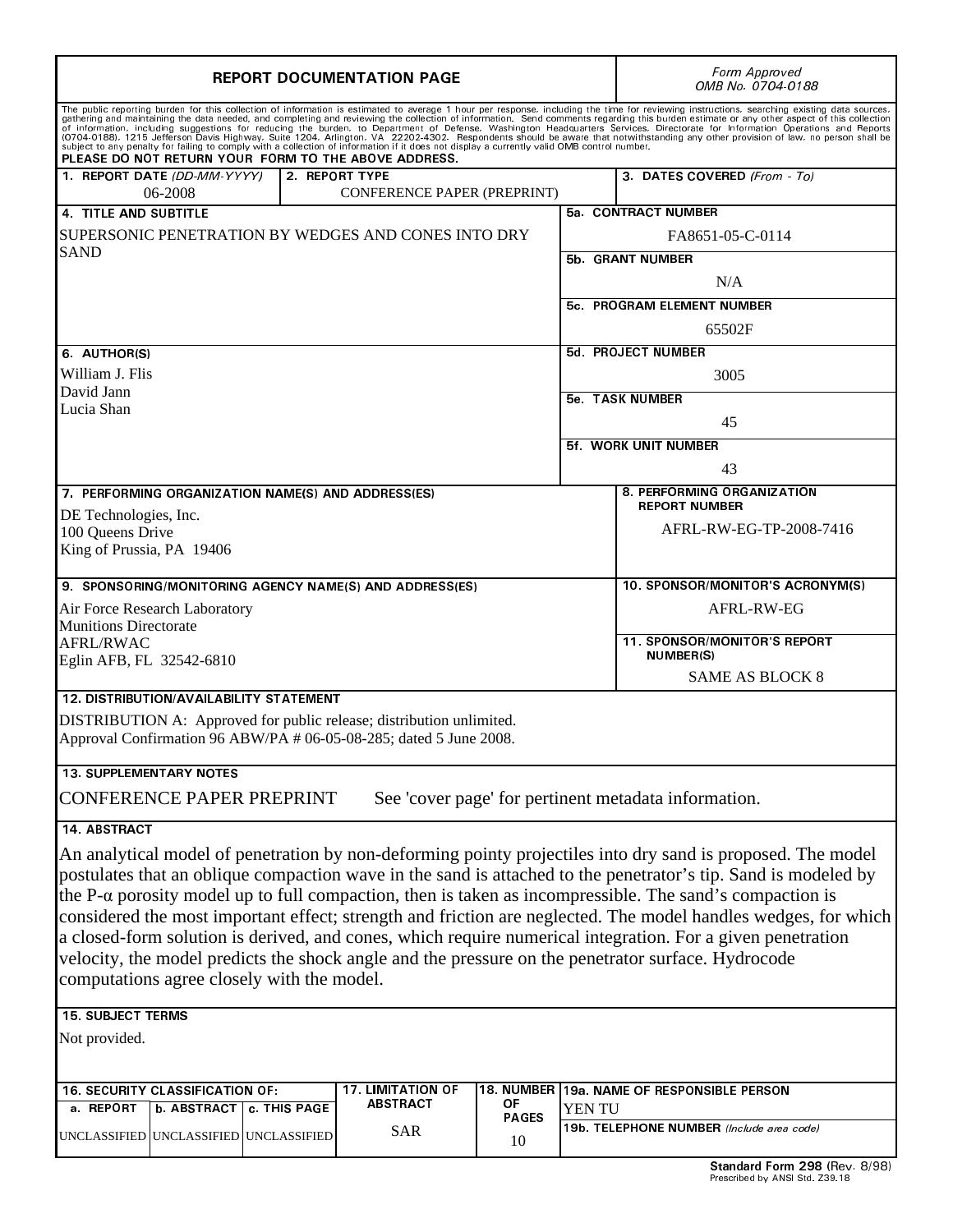### **SUPERSONIC PENETRATION BY WEDGES AND CONES INTO DRY SAND**

William J. Flis, David Jann, and Lucia Shan DE Technologies, Inc., 100 Queens Drive, King of Prussia, PA 19406

An analytical model of penetration by non-deforming pointy projectiles into dry sand is proposed. The model postulates that an oblique compaction wave in the sand is attached to the penetrator's tip. Sand is modeled by the  $P-\alpha$  porosity model up to full compaction, then is taken as incompressible. The sand's compaction is considered the most important effect; strength and friction are neglected. The model handles wedges, for which a closed-form solution is derived, and cones, which require numerical integration. For a given penetration velocity, the model predicts the shock angle and the pressure on the penetrator surface. Hydrocode computations agree closely with the model.

## **INTRODUCTION**

 An analytical model of penetration in dry sand by sharp conical-nosed penetrators is proposed. The model predicates the existence in the sand of an oblique compaction shock attached to the nose of the penetrator, which is pointy: a wedge in plane flow or a cone in axisymmetric flow. The penetrator's deceleration is assumed too slow to affect the flow, so from its point of view the sand flows steadily around it. Sand, with its intergranular voids, is modeled by the *P*- $\alpha$  compaction model[1]; for a shock to form, the flow must be supersonic.

 A compaction shock stands as an oblique wave attached to the penetrator apex. The spaces between the sand grains are assumed to be at least partially crushed out in this wave. For wedge penetrators, the sand is deflected within the shock by an angle equal to the wedge angle; that is, the sand flows parallel to the wedge surface (and with no further compaction). For cones, the shock deflects the sand by an angle smaller than the apex angle, and the subsequent flow follows a curved path that asymptotically approaches the cone surface, with further compaction.

## **MODEL DEVELOPMENT**

The compaction behavior of the sand is described by the  $P-\alpha$  model, Fig. 1, given by

$$
\alpha = \begin{cases} 1 + (\alpha_0 - 1) \left[ \frac{P_s - P}{P_s} \right]^2 & \text{for } P < P_s \\ 1 & \text{for } P \ge P_s \end{cases}
$$
 (1)

where  $\alpha$  is a porosity parameter (with initial value  $\alpha_0 > 1$ ),  $\alpha \equiv \rho_s/\rho$ , in which  $\rho$  is the current density,  $\rho_s$  the fully compacted density, and  $P_s$  the pressure at complete compaction. Parameters established for dry sand[2] are used: as pressure increases, the sand is gradually crushed from an initial density of 1.6 g/cm<sup>3</sup> to 2.65 g/cm<sup>3</sup> ( $\alpha_0$  = 1.66) at a pressure  $P_s$  of 250 MPa.

Distribution A: Approved for public release; distribution unlimited. Approval Confirmation #96 ABW/PA-06-05-08-285. This work was funded in whole or in part by Department of the Air Force Contract #FA8651-05-C-0114.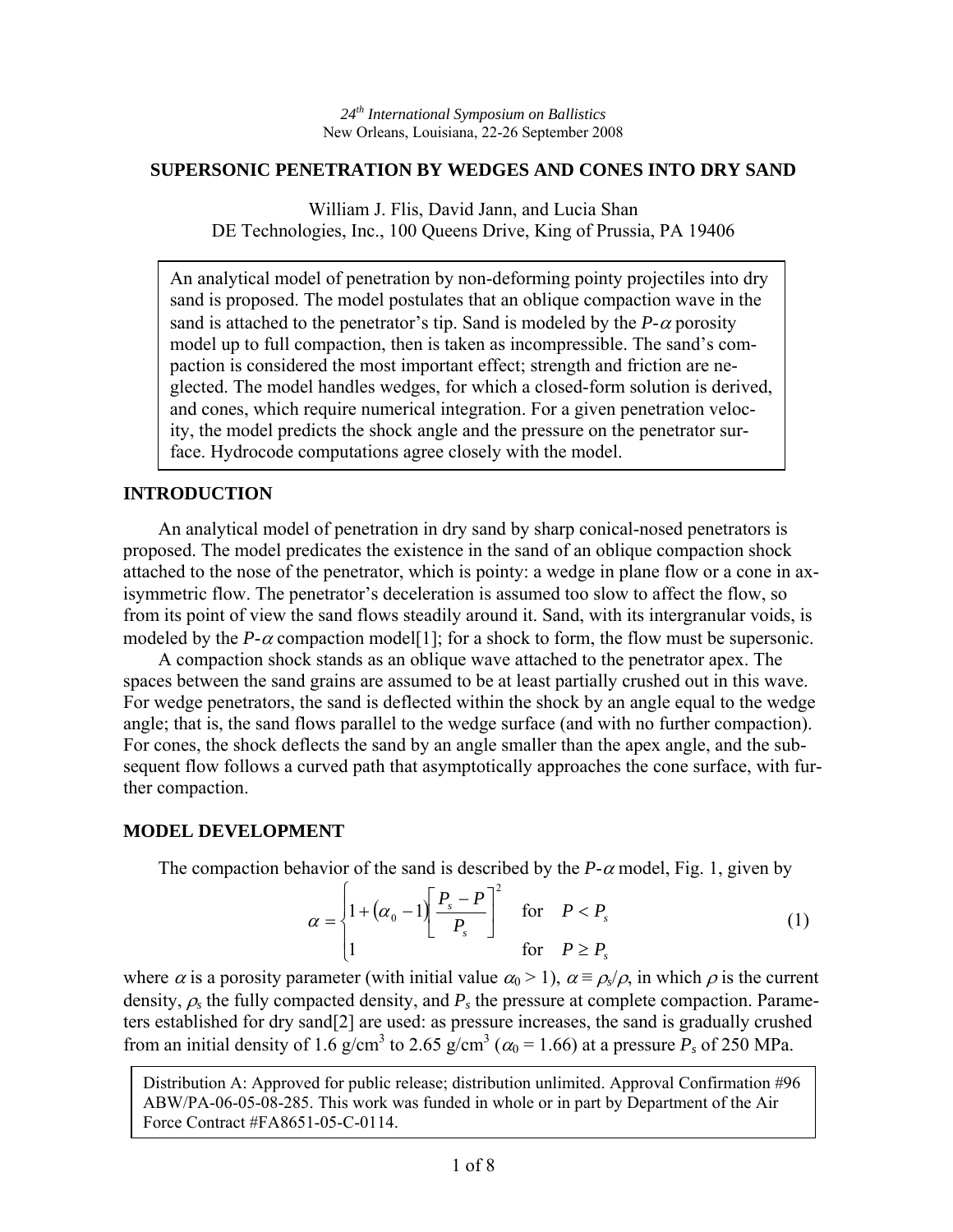Once compaction is complete, the material is assumed in this model to behave incompressibly (but in the hydrocode computations, fully compacted sand is modeled as quartz).

 Suddenly compressing a porous material creates a compaction wave, behind which some or all of the porosity has been crushed out, depending on the loading. The wave is actually a shock, across which the material incurs sudden changes in velocity, density, and pressure, as described by the same equations as govern shocks. The only difference from the familiar shocks in non-porous materials is the compaction behavior reflected in the porous material's equation of state.



Fig. 1. The  $P-\alpha$  model of sand compaction.

 A pointy body thrust rapidly into a porous material drives the material aside and compacts it by a similar wave, which emanates at some angle from the penetrator apex. The angle depends on the apex angle, on whether the penetrator is a cone or wedge, and on the penetration velocity.

 Relative to the penetrator, target material approaches at the penetration velocity *U*. This velocity is denoted  $V_1$  and the velocity behind the shock *V*2. The situation constitutes supersonic flow about an infinitely long wedge, as shown in Fig. 2. A particle approaching at velocity  $V_1$  abruptly changes in velocity to  $V_2$  in a direction parallel to the wedge's surface; thus it is deflected by an angle equal to the wedge's half-apex angle  $\delta$ . The shock makes an angle  $\sigma$  with the flow direction.

The situation differs for a cone, Fig. 3. The an-

gle  $\delta$  by which the shock deflects the streamline is



Fig. 2. Oblique compaction shock at a wedge.

smaller than the apex angle  $\beta$ , and the flow behind the shock is nonuniform, as the streamline curves to asymptotically approach the cone angle and the sand undergoes further compaction.

#### **Compaction Wave**

 The development and solution of the equations follows standard texts on gas dynamics (e.g., [3]). Changes in velocity, density, and pressure through the shock can be analyzed with the aid of Fig. 4, which shows velocity vectors before and behind the wave. Velocity components normal and transverse to the wave front are denoted by subscripts *n* and *t*.

 The shock equations are: Continuity in *n*-direction:  $\rho_1 V_{1n} = \rho_2 V_{2n}$ Momentum in *t*-direction:  $\rho_1 V_{1n} V_{1t} = \rho_2 V_{2n} V_{2t}$ Momentum in *n*-direction:  $P_1 + \rho_1 V_{1n}^2 = P_2 + \rho_2 V_{2n}^2$ 



Fig. 3. Oblique compaction shock at a cone.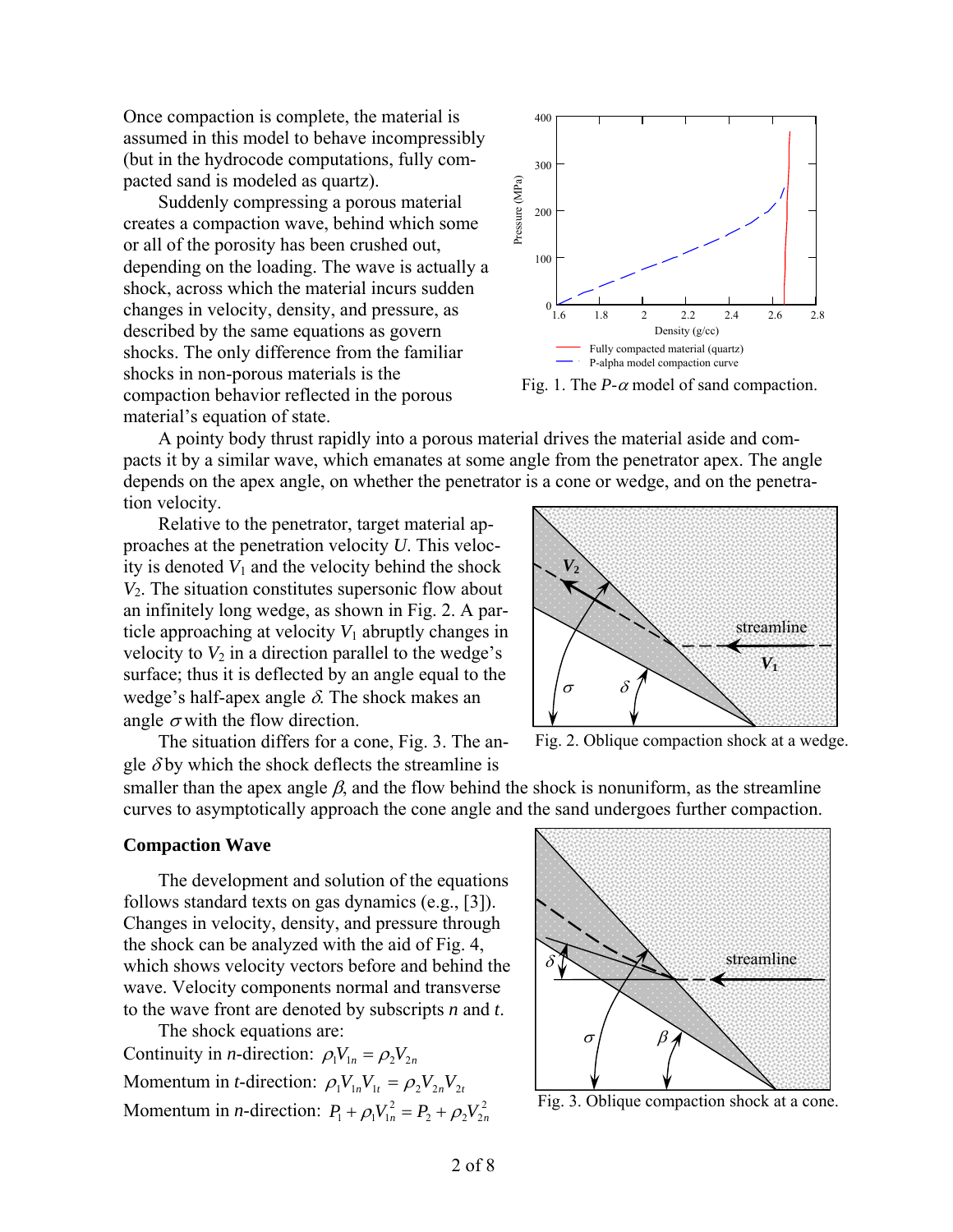In terms of velocity magnitudes and angles, these equations may be written as:

$$
\rho_1 V_1 \sin \sigma = \rho_2 V_2 \sin(\sigma - \delta) \tag{2}
$$

$$
\rho_1 V_1^2 \sin \sigma \cos \sigma = \rho_2 V_2^2 \sin(\sigma - \delta) \cos(\sigma - \delta)
$$
 (3)

$$
P_1 + \rho_1 V_1^2 \sin^2 \sigma = P_2 + \rho_2 V_2^2 \sin^2 (\sigma - \delta)
$$
 (4)

to which is added the  $P-\alpha$  model, applied to state 2 behind the shock,

$$
\alpha_2 = \begin{cases} 1 + (\alpha_0 - 1)(1 - P_2/P_s)^2 & \text{for } P_2 < P_s \\ 1 & \text{for } P_2 \ge P_s \end{cases} \tag{5}
$$

Equations (2-5) relate  $\sigma$ ,  $\rho_2$  (or  $\alpha_2$ ),  $V_2$ ,  $P_2$ , and  $\delta$ . For a wedge, the deflection angle  $\delta$  is known, so a solution may be obtained. For a cone, however, the shock angle  $\sigma$  is treated as given and  $\delta$  as unknown.

Squaring Eq. (2) and dividing by Eq. (3) yields

$$
\rho_1 \tan \sigma = \rho_2 \tan(\sigma - \delta) \tag{6}
$$

Solving Eqs. (2) and (4) with  $P_1 = 0$  yields

$$
P_2 = \rho_1 V_1^2 \sin^2 \sigma (1 - \rho_1 / \rho_2) \tag{7}
$$

For partial compaction in the shock  $(P_2 < P_s)$ , Eqs. (5-7) can be combined into



Fig. 4. Velocity changes across the oblique compaction wave.

 $\tan^3 \sigma [(\alpha_0 - 1)(1 - B)^2 + 1] \tan \delta + \tan^2 \sigma [\alpha_0 - 2B(\alpha_0 - 1)] + \tan \sigma [\alpha_0 \tan \delta] + \alpha_0 = 0$  (8) where  $B \equiv \rho_1 V_1^2/P_s^2$ . This equation, a cubic in tan $\sigma$ , is awkward; further, it is limited to par-

tial compaction in the shock. It is easier to assume a value of  $\sigma$ , then solve for the other shock properties; this approach is sufficient to plot curves. By Eqs. (5) and (7),

$$
\frac{\alpha_2 - 1}{\alpha_0 - 1} = \left[1 - B\sin^2\sigma\left(1 - \alpha_2/\alpha_0\right)\right]^2\tag{9}
$$

which, given  $\sigma$ , may be solved for the compaction parameter  $\alpha_2$ ,

$$
\frac{\alpha_2}{\alpha_0} = 1 - \frac{1}{B^2 \sin^4 \sigma} \left[ 2B \sin^2 \sigma - \frac{\alpha_0}{\alpha_0 - 1} \right]
$$
(10)

Then 
$$
P_2 = \rho_1 V_1^2 \sin^2 \sigma (1 - \alpha_2 / \alpha_0)
$$
 (11)

$$
\delta = \sigma - \arctan\left[\left(\alpha_2/\alpha_0\right)\tan\sigma\right] \tag{12}
$$

$$
V_2 = V_1 \frac{\sin \sigma}{\sin(\sigma - \delta)} \frac{\alpha_2}{\alpha_0}
$$
 (13)

 The above development is based on partial compaction. As penetration velocity or shock angle increases, so does the shock pressure  $P_2$ , while  $\alpha_2$  decreases, eventually reaching a value of unity at complete compaction, for which  $P_2 \ge P_s$ , or, by Eq. (11),

$$
\sin^2 \sigma \ge \frac{\alpha_0}{\alpha_0 - 1} \frac{P_s}{\rho_1 V_1^2}
$$
 (14)

for complete compaction in the shock,  $\alpha_2 = 1$ . Equations (11-13) still hold, but Eq. (6) reduces to  $\tan^2 \sigma \tan \delta - \tan \sigma (\alpha_0 - 1) + \alpha_0 \tan \delta = 0$  (15)

which has two roots 
$$
\tan \sigma = \frac{\alpha_0 - 1 \pm \sqrt{(\alpha_0 - 1)^2 - 4\alpha_0 \tan^2 \delta}}{2 \tan \delta}
$$
 (16)

If the velocity is sufficient, the curve of  $\sigma$  vs.  $\delta$  intersects this curve, then runs along it.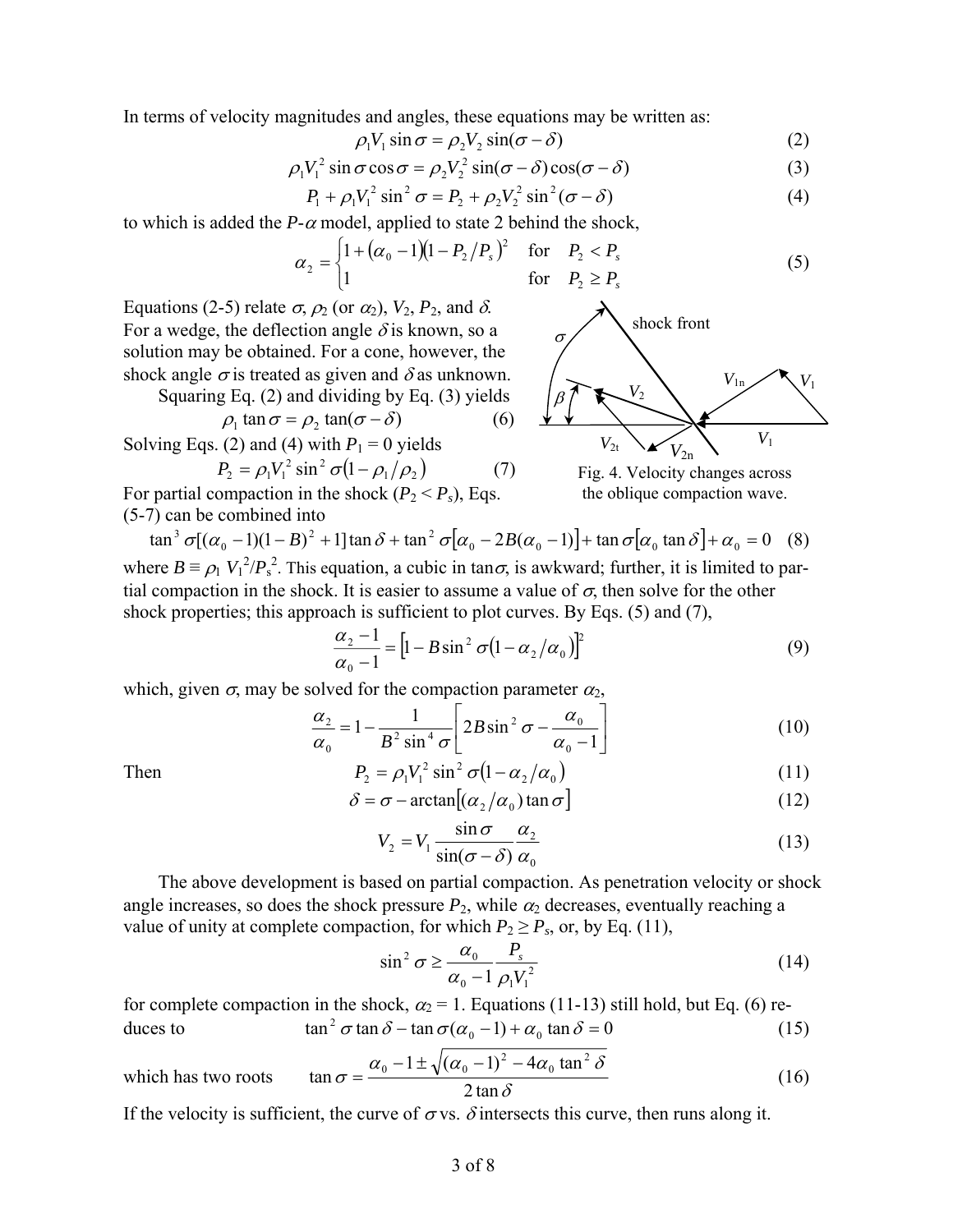The relation between shock and deflection angles is shown in Fig. 5. The solid curve for complete compaction, Eq. (15), has for each  $\delta$ two values of  $\sigma$ . For  $\delta$  larger than about 14°, there is no solution, as an attached shock is not possible; here, any shock must be *detached* and stand as a bow shock ahead of the penetrator. Points on the curve's upper leg are not reachable; they correspond to the so-called "strongshock" solution, but only the lower "weak-shock" value can occur.

 The other curves are partialcompaction curves for three penetration velocities. Of these, the dashed curve corresponds to a critical velocity, as it intersects the com-





plete-compaction curve at its right end. This point is located by observing that Eq. (16) has a single value here, so the radicand must vanish, which yields the critical deflection  $\delta_c$ ,

$$
\tan \delta_c = \frac{\alpha_0 - 1}{2\sqrt{\alpha_0}}\tag{17}
$$

Substituting this into Eq. (16) yields

$$
\tan \sigma_c = \sqrt{\alpha_0} \tag{18}
$$

For  $\alpha_0$  = 1.655, these formulas give  $\delta_c$  = 14.3°,  $\sigma_c$  = 52.1°, which is the rightmost point of the complete-compaction curve. Thus, for wedges blunter than 14.3° half-angle, an attached shock cannot exist, no matter how high the velocity.

The penetration velocity whose partial-compaction  $\sigma$ - $\delta$  curve intersects the completecompaction curve at this point corresponds to  $P_2 = P_s$ ,  $\alpha_2 = 1$ , and  $\sigma = \sigma_c$ , for which Eq. (11)

gives the velocity 
$$
U_c = \sqrt{\frac{I_s}{\rho_1} \frac{\alpha_0 + 1}{\alpha_0 - 1}}
$$

$$
U_c = \sqrt{\frac{P_s}{\rho_1} \frac{\alpha_0 + 1}{\alpha_0 - 1}}
$$
\n(19)

At velocities above this, complete compaction occurs in the shock for deflection angles greater than a certain value. For the  $P-\alpha$  model, this critical velocity is about 2600 ft/s.

 The dash-dot curve in Fig. 5 is the partial-compaction curve for a velocity, 2000 ft/s, below this critical value. It intersects the complete-compaction curve on its unreachable upper leg. At such sub-critical velocities, complete compaction cannot occur in the shock. Note that this curve's rightmost point lies left of the rightmost point of the full-compaction curve; for deflection angles greater than this point's, an attached shock is not possible, and any shock must be detached. The maximum deflection angle is given by Eq. (8) with  $\partial \partial \partial \sigma = 0$ , or equivalently by  $\partial (\tan \delta)/\partial (\tan \sigma) = 0$ , which yields the condition

 $3 \tan^2 \sigma_{\max} \tan \delta_{\max} [ (\alpha_0 - 1)(1-B)^2 + 1 ] - 2 \tan \sigma_{\max} [ 2B(\alpha_0 - 1) - \alpha_0 ] + \alpha_0 \tan \delta_{\max} = 0$ which in conjunction with Eq. (8) locates the point of maximum deflection for a given velocity. Eliminating tan  $\delta_{\text{max}}$  from these two equations yields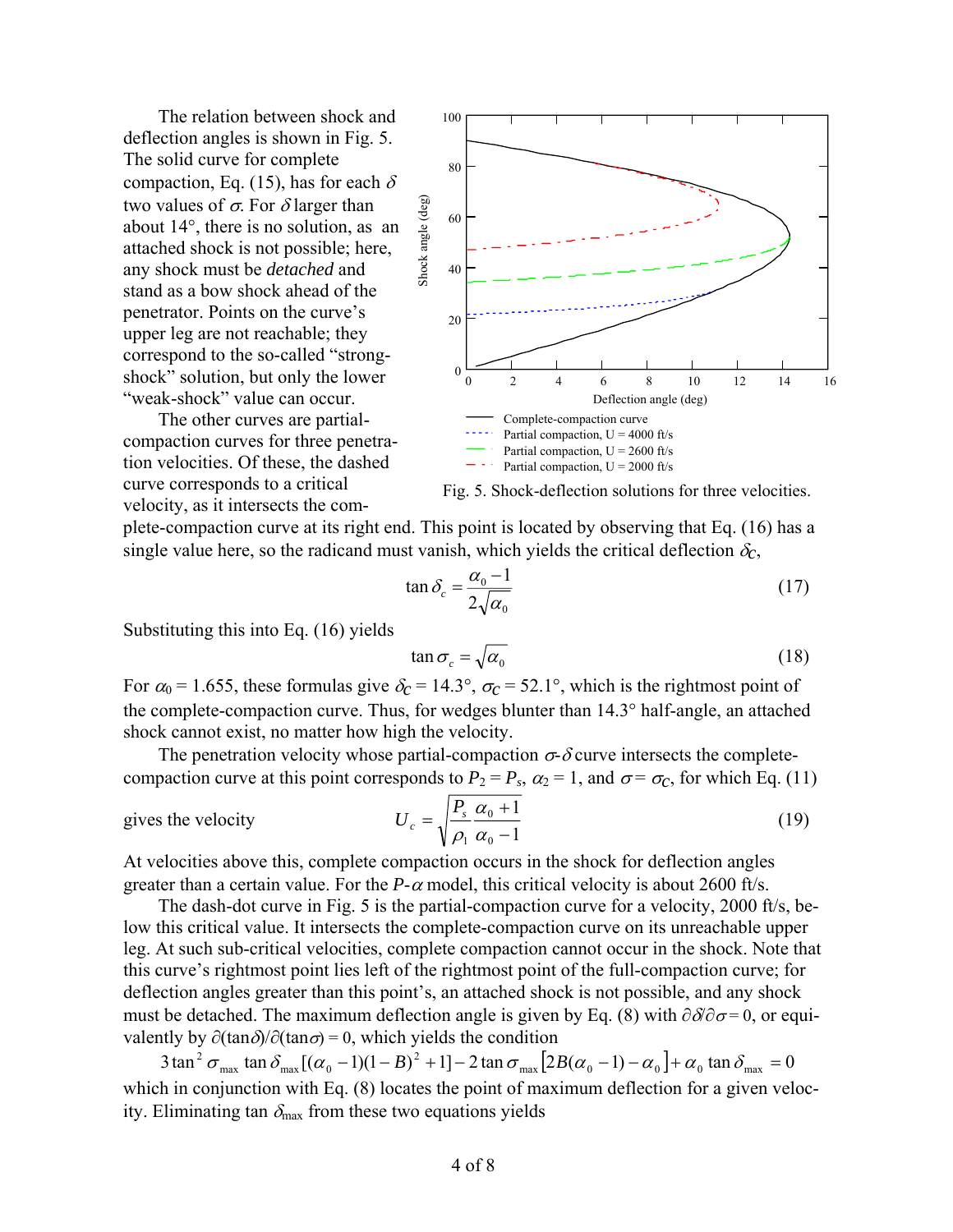$$
AC \tan^4 \sigma_{\text{max}} - \tan^2 \sigma_{\text{max}} (C + 3A)\alpha_0 + \alpha_0^2 = 0
$$

where  $A = (\alpha_0 - 1)(1 - B)^2 + 1$  and  $C = 2B(\alpha_0 - 1) - \alpha_0$ , for which the solution is

$$
\tan^2 \sigma_{\text{max}} = \alpha_0 \frac{C + 3A + \sqrt{(C + 3A)^2 + 4AC}}{2AC}
$$
 (20)

The maximum deflection angle for an attached shock is then given by

$$
\tan \delta_{\max} = \frac{2[2B(\alpha_0 - 1) - \alpha_0] \tan \sigma_{\max}}{3[(\alpha_0 - 1)(1 - B)^2 + 1] \tan^2 \sigma_{\max} + \alpha_0}
$$
(21)

For a penetration velocity of 2000 ft/s, this angle is about 11°.

 The dotted line in Fig. 5 is the partial-compaction curve for a velocity, 4000 ft/s, above that given by Eq. (19). It intersects the complete-compaction curve along its lower leg, at a deflection angle of about 11°. For deflection angles smaller than this, only partial compaction occurs in the shock; for larger deflections, complete compaction occurs there.

 Each partial-compaction curve in Fig. 5 meets the vertical axis at a positive value, the minimum possible shock angle, which corresponds to an infinitesimal deflection or a shock of vanishing strength traveling at the sound speed  $c_0 = \sqrt{dP/d\rho}$ . Differentiating Eq. (1) and evaluating at  $\alpha = \alpha_0$  yields  $c_0^2 = \alpha_0 P_s / [2\rho_0 (\alpha_0 - 1)]$ . For  $\alpha_0 = 1.66$ ,  $P_s = 250$  MPa,  $\rho_0 = 1.6$ g/cm<sup>3</sup>, the sound speed is 443 m/s. The minimum shock angle is the Mach angle,  $\sin^{-1}(c_0/U)$ .

 This model requires an attached shock, whose existence depends on the velocity and deflection angle. At velocities below the sound speed  $c_0$ , no shock is possible. At velocities above the critical

value *Uc* of Eq. (19), the shock is attached for deflection angles up to  $\delta_c$  of Eq. (17). Between  $c_0$  and  $U_c$ , the shock is attached for deflection angles up to  $\delta_{\text{max}}$  given by Eq. (21).

 Curves for these equations divide the plane of velocity vs. deflection angle in Fig. 6 and define the limits of applicability of the attached-shock model. The model holds at all points above the dashed curve, which corresponds to Eqs. (20- 21); below, the shock is detached or nonexistent (in the sub-

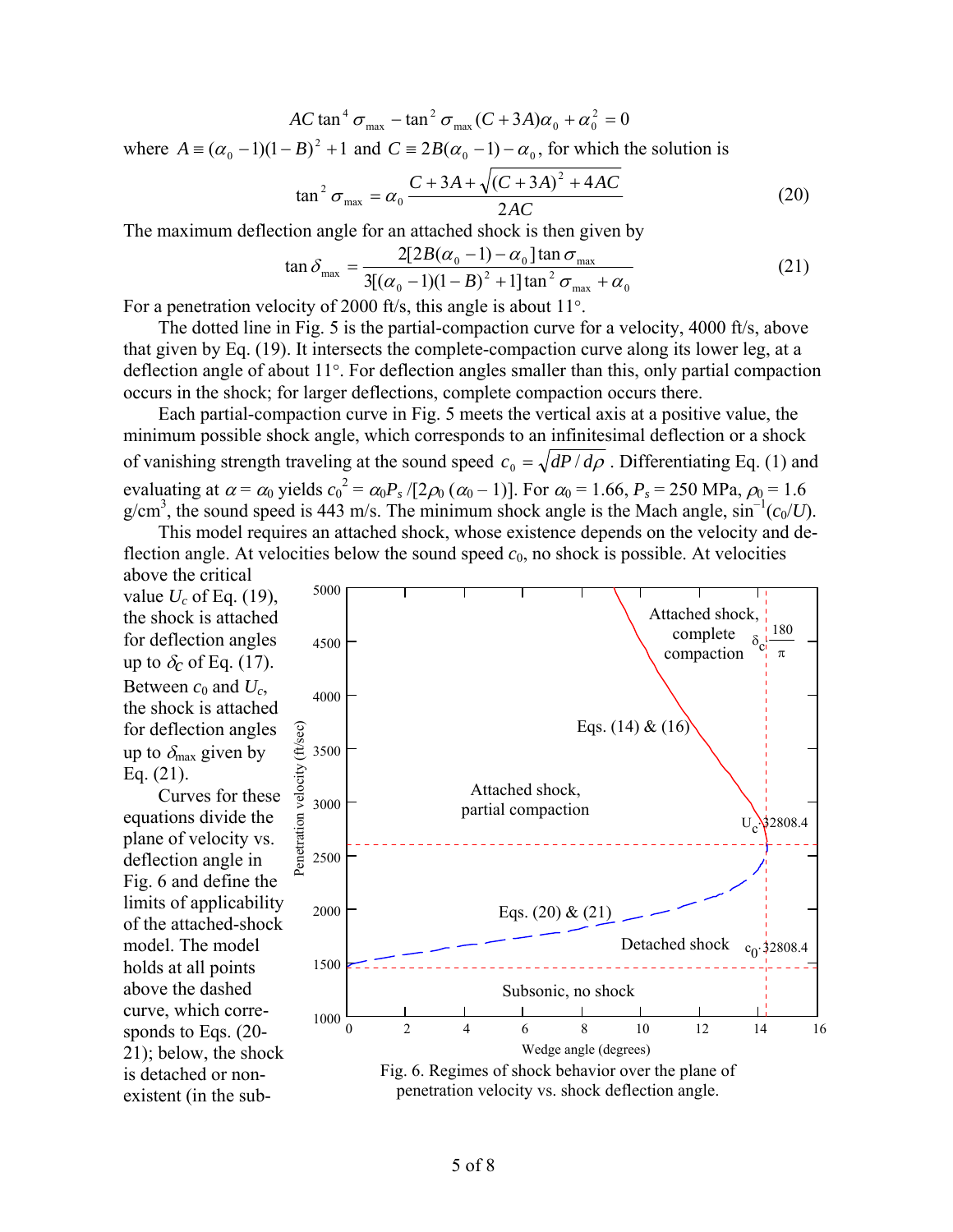sonic regime at the bottom). Above the solid curve of Eqs. (14) and (16), the shock completely compacts the sand. Between these curves, the shock only partially compacts the sand.

#### **Conical Flow Behind the Shock**

 A conical penetrator differs from a wedge in that the flow is axisymmetric, and behind the shock, as in Fig. 3, each streamline curves as it approaches the cone. This flow is determined from the solution of Taylor and Maccoll[4] for supersonic flow about a cone. The same dynamical equations are used here, but the  $P-\alpha$  model replaces the ideal gas law.

 The solution is based on the observation that, for flow about a cone of infinite extent, the problem involves no length dimension; the solution therefore depends only on angles centered on the cone's apex. Using a spherical coordinate system centered here reduces the equations for the flow behind the shock to the ordinary differential equations,

$$
2V_r + V_\theta \cot \theta + \left[\frac{dV_\theta}{d\theta} - \frac{V_\theta}{\alpha} \frac{d\alpha}{d\theta}\right] = 0; \ V_\theta = dV_r/d\theta; \ \frac{dP}{d\theta} = -\frac{\rho_s}{\alpha} \left[ V_r \frac{dV_r}{d\theta} + V_\theta \frac{dV_\theta}{d\theta} \right] (22)
$$

where  $V_r$  and  $V_\theta$  are velocity components in the radial and angular directions (measured from the apex). The boundary conditions are the states behind the shock given by the obliqueshock relations, and  $V_{\theta} = 0$  at the cone's surface.

The solution scheme is inverse. For a given *U*, a value of shock angle  $\sigma$  is assumed. The conditions behind the shock are given by Eqs. (10-13). Velocity components there are given by  $V_{\theta}|_{\theta=\sigma} = V_2 \sin(\sigma - \delta)$ ;  $V_r|_{\theta=\sigma} = V_2 \cos(\sigma - \delta)$ . Eqs. (22) are then numerically integrated from the shock to the cone for decreasing  $\theta$ , until  $V_{\theta} = 0$ , which satisfies the boundary condition at the surface, where the value of  $\theta$  is the apex angle  $\beta$  that yields this solution. At low velocities, the sand is only partially compacted, but at increasing velocities, complete compaction occurs first near the cone surface, then encompasses an increasing angle, until complete compaction occurs in the shock.

 Calculated results at 3000 ft/s are shown in Fig. 7, which plots the relationships among the various angles.

The dark-blue curve relates shock angle to deflection angle at full compaction. The green curve intersecting the vertical axis at the Mach angle of 29.1° relates the shock and deflection angles; it starts to overwrite the blue curve at a shock angle of 43.4°, where full compaction in the shock begins. Its right end corresponds to the



Fig. 7. Computed results for a penetration velocity of 3,000 ft/s.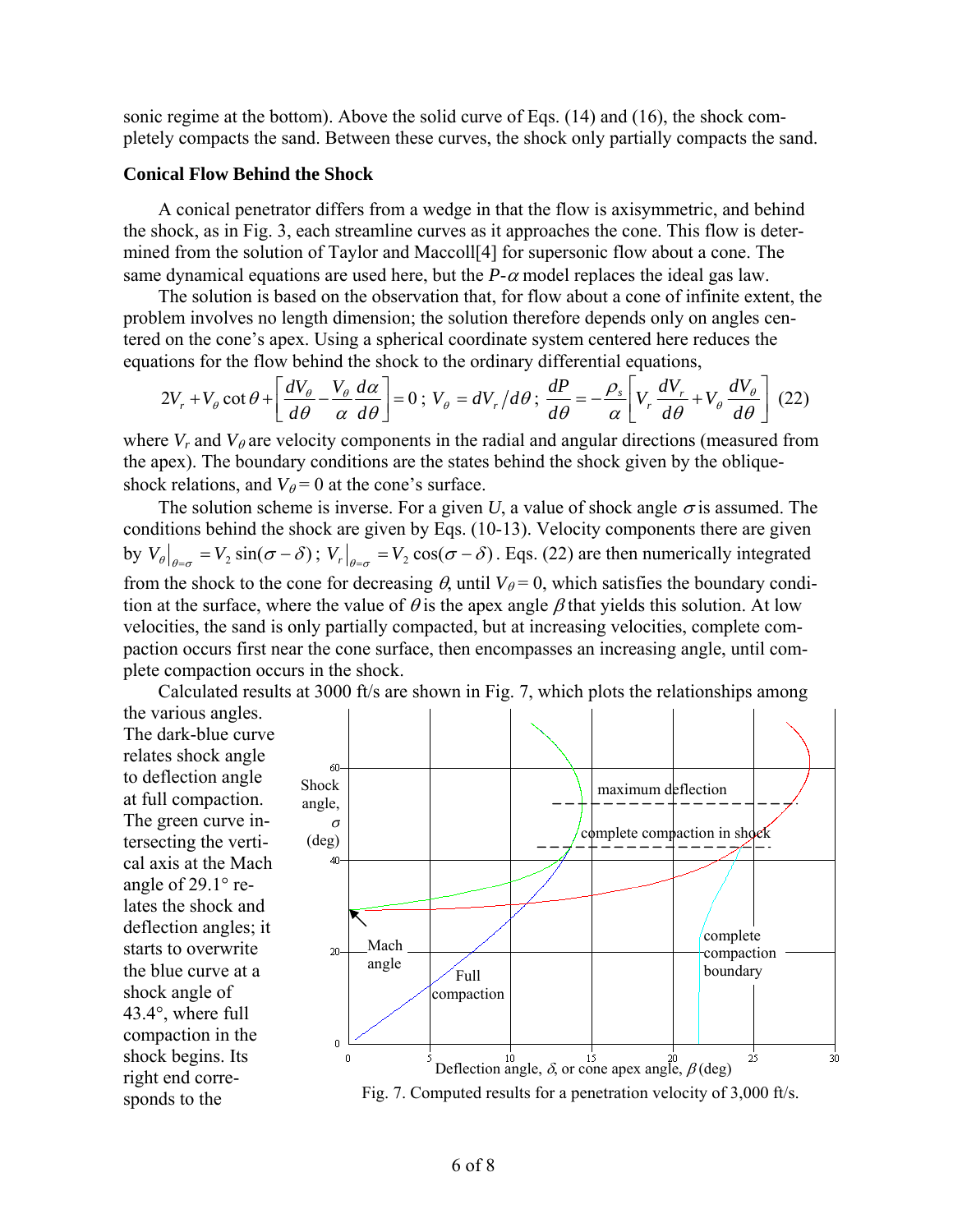maximum deflection for an attached shock, 14.3°, at a shock angle of 52.2°. The red curve relates shock angle to cone apex angle; because the maximum shock angle is 52.2° (upper dashed line), the uppermost point reachable on this curve is at an apex angle of 27.2°. The light-blue curve locates the boundary between partially and fully compacted sand; for apex angles less than about 22°, no sand is fully compacted, but as  $\beta$  increases, this boundary expands outward from the cone surface until full compaction occurs in the shock, where it in-

tersects the shock-angle curve (lower dashed line) at about a 24° apex.

## **COMPARISON WITH HYDROCODE**

 To compare with the model, the CTH hydrocode[5] was run for cones penetrating dry sand modeled by the  $P-\alpha$  model. Figure 8 shows the result for a 20° cone at 3,000 ft/s. The plot, of color contours of density, reveals an oblique wave (in green) attached to the apex of the (red) cone. The model predicts a shock angle of about 36.1°, in good agreement with the angle in this plot (35.5°).

 Computations were run for apex angles of 10° to 30° and velocities of 3,000 and 4,000 ft/s. Values of shock angle  $\sigma$  measured from the CTH plots are compared with model predictions in Table 1; agreement is within a fraction of a degree in all but one case. For the 30° cone, the model predicts detached shocks at both velocities, and the CTH plots, as in Fig. 9, clearly show curved waves. The CTH values are shown on the model plots in Fig. 10.

| Table 1. Comparison of analytical model and<br>CTH computations for conical penetrators. |                       |              |                  |              |  |  |  |
|------------------------------------------------------------------------------------------|-----------------------|--------------|------------------|--------------|--|--|--|
| Half-                                                                                    | Shock angle, $\sigma$ |              |                  |              |  |  |  |
| apex                                                                                     | $U = 3,000$ ft/s      |              | $U = 4,000$ ft/s |              |  |  |  |
| angle, $\beta$                                                                           | Model                 | <b>CTH</b>   | Model            | <b>CTH</b>   |  |  |  |
| $10^{\circ}$                                                                             | $30.2^\circ$          | $30.5^\circ$ | $22.9^\circ$     | $22.4^\circ$ |  |  |  |
| $15^{\circ}$                                                                             | $32.3^\circ$          | $32.8^\circ$ | $26.1^\circ$     | $26.6^\circ$ |  |  |  |
| $20^{\circ}$                                                                             | $36.1^\circ$          | $35.5^\circ$ | $33.8^\circ$     | $34.3^\circ$ |  |  |  |
| $25^{\circ}$                                                                             | $45.0^\circ$          | $45.0^\circ$ | $45.0^\circ$     | $43.3^\circ$ |  |  |  |
| $30^\circ$                                                                               | detached              | curved       | detached         | curved       |  |  |  |



Fig. 8. CTH computation of a 20° cone penetrating sand at 3,000 ft/s.



Fig. 9. CTH computation of a 30°-half-angle cone penetrating dry sand at 3,000 ft/s.

## **CONCLUSIONS**

 An analytical model for pointy wedges and cones penetrating dry sand at supersonic velocities has been developed. The model predicts the pressure acting on the penetrator. Agreement with hydrocode computations is excellent.